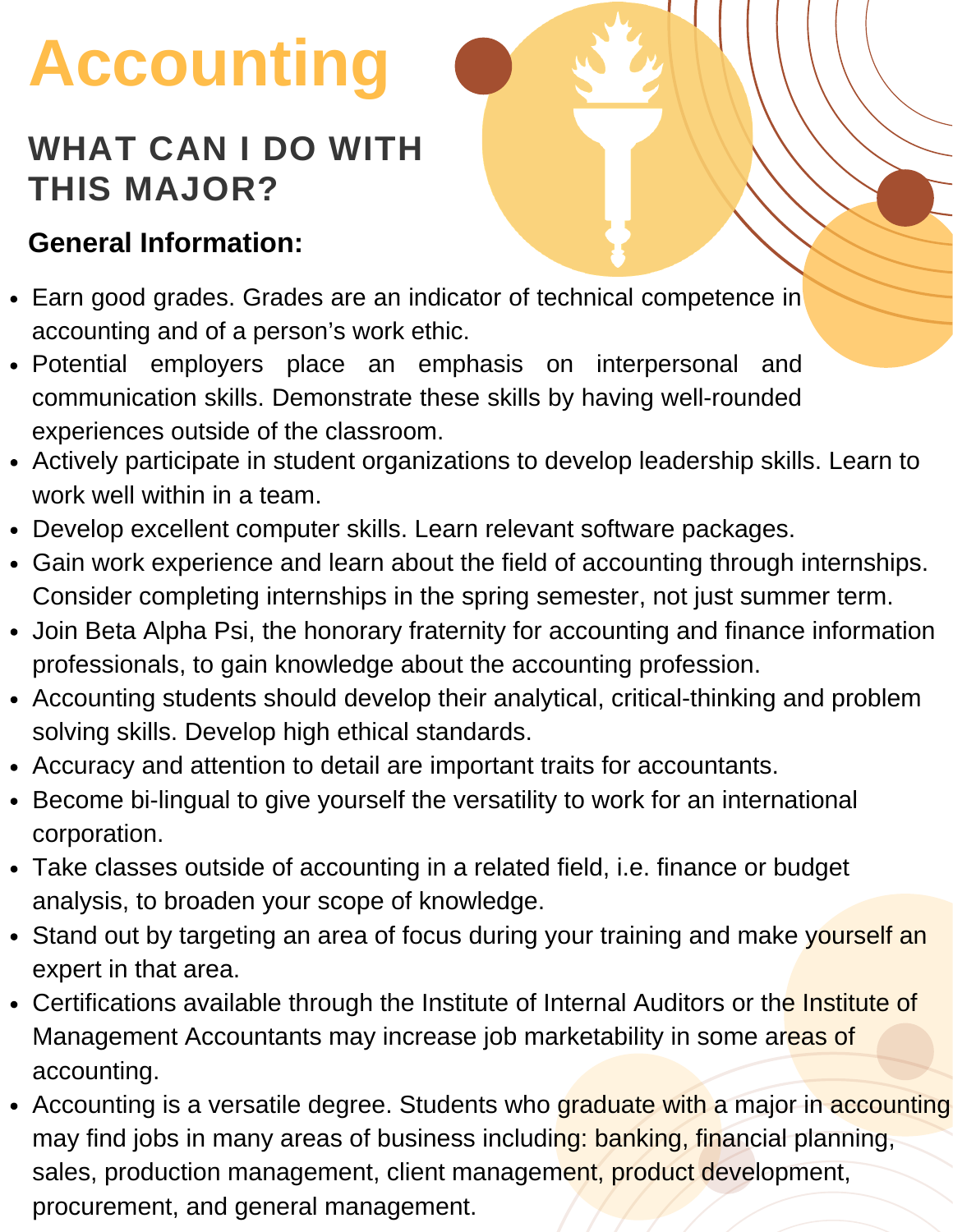#### Area

#### Public Accounting

External Auditing Assurance Services Tax Environmental Accounting Forensic/Investigative Accounting International Accounting Financial Accounting Risk Management Consulting Business Valuing Personal Financial Planning

#### Employers

Public accounting firms: Large, multinational Regional Local Sole practitioners



# Strategies for Public Accounting

- Public accounting firms hire candidates who meet the educational requirements for sitting for the Certified Public Accountant (CPA) exam: 150 hours of education including 24 hours of accounting. This is 30 more hours than a typical bachelor's degree. Some schools offer combined five year master degree programs, but a master's is not required.
- State laws govern the practice of accountancy and specify the requirements to be eligible to sit for the CPA exam and gain licensure. In most states, the State Board of Accountancy website outlines those requirements.
- Once gaining the CPA license, the American Institute of CPA's offers specialty certifications.



ROHRER COLLEGE OF BUSINESS Center for Professional Development

© 2003 The University of Tennessee Center for Career Develpoment (2003, Revised 2008, 2013) UTK is an EEO/AA/Title VI/Title IX/Section 504/ADA /ADEA Employer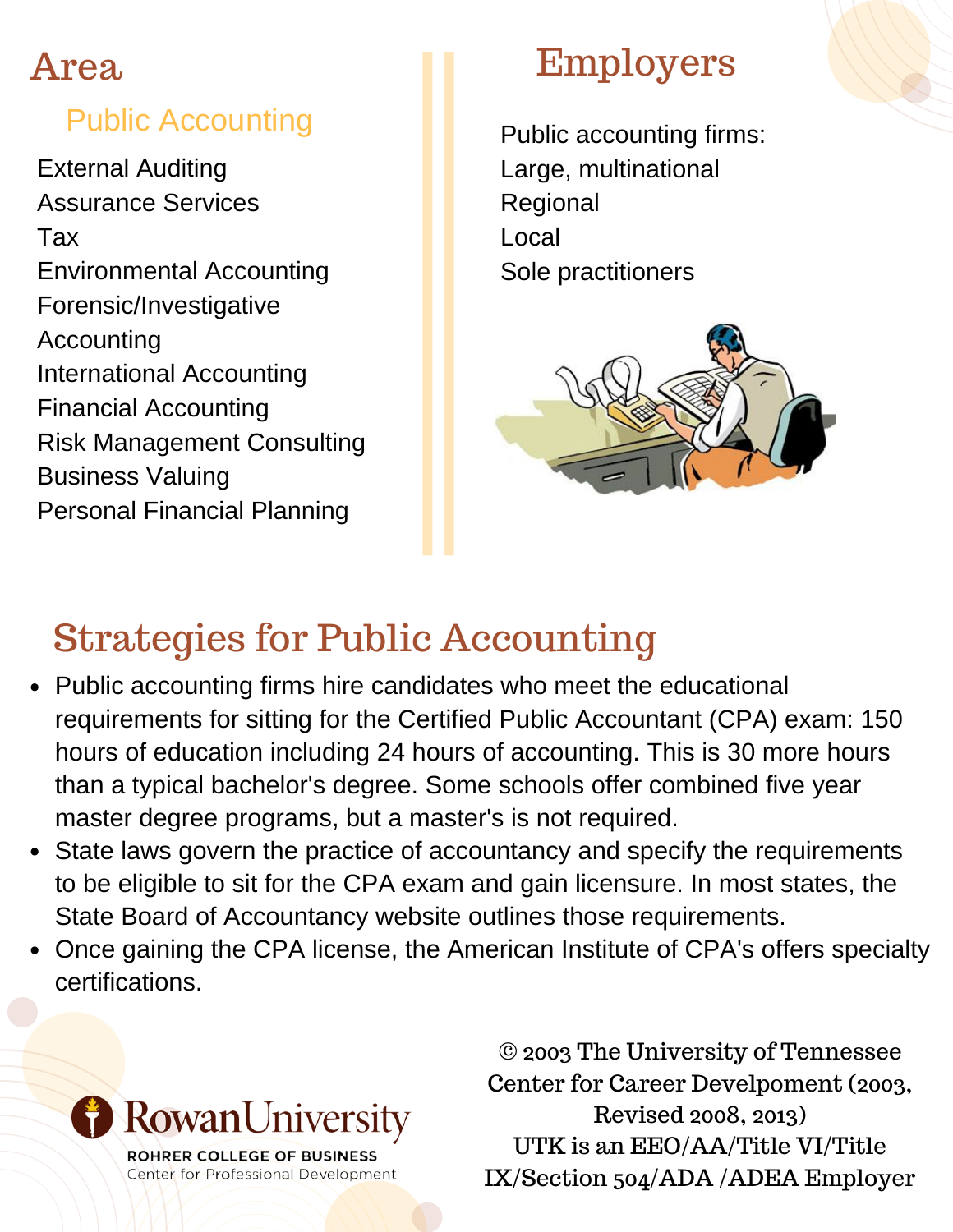#### Area Corporate/ Management **Accounting**

Financial Management Financial Reporting Internal Auditing Cost Accounting Tax Planning Budget Analysis Information Technology

### Employers

#### **Companies of all sizes, in all industries including:**

Manufacturing Retail **Technology** Financial services and insurance **Healthcare** 

## Strategies for Corporate/ Management Accounting

- Some entry level positions do not require a CPA although many in higher level positions have both a CPA and a master's degree.
- Many managers in corporate settings obtain an MBA degree after several years of work experience.
- The Institute of Management Accountants offers the Certified Management Accountant (CMA) to those who have worked in the field for two
- years, hold a bachelor's degree, and pass a two part exam.
- Management accountants may move into internal auditing, however it is less likely to move to public accounting.



© 2003 The University of Tennessee Center for Career Develpoment (2003, Revised 2008, 2013) UTK is an EEO/AA/Title VI/Title IX/Section 504/ADA /ADEA Employer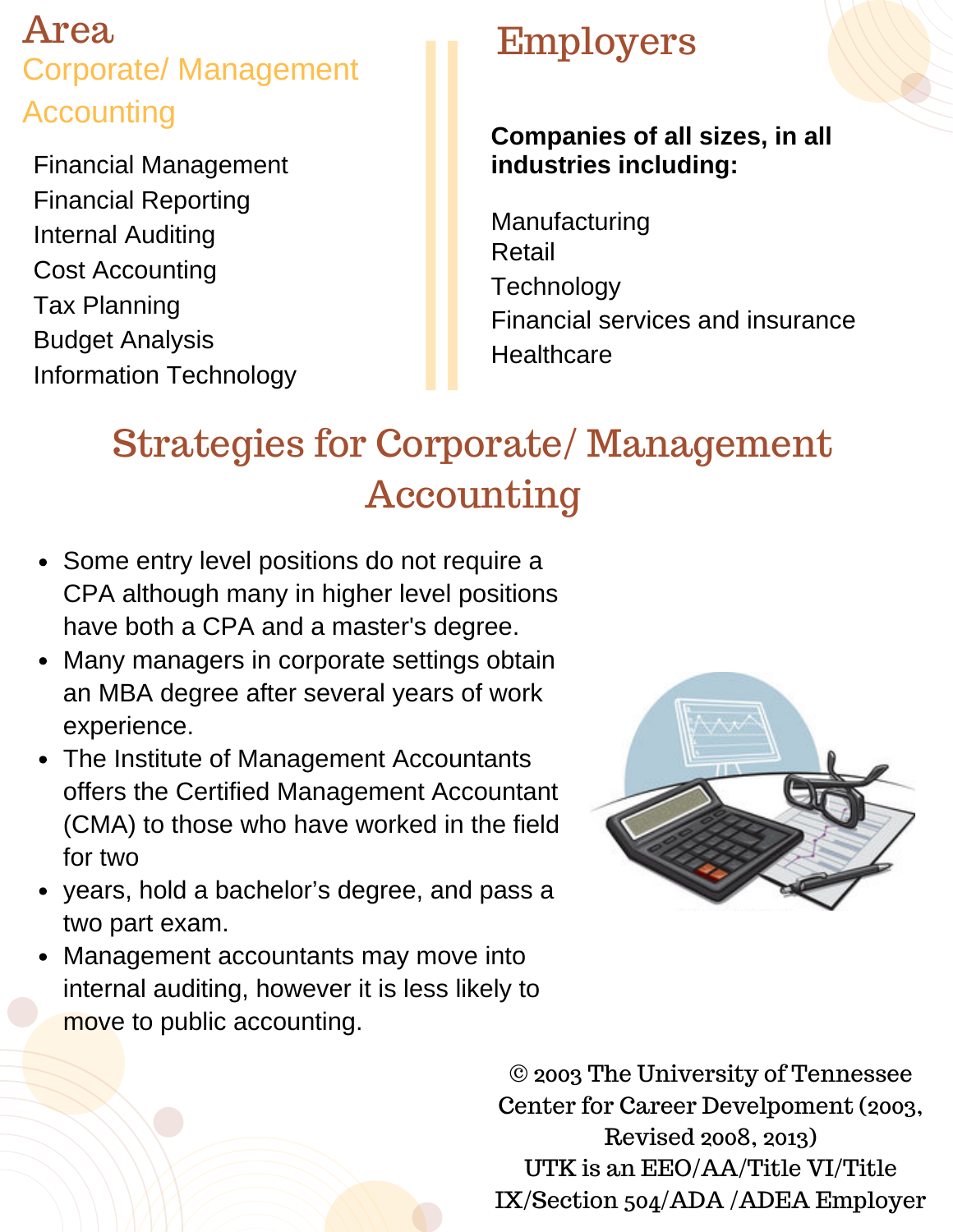# Area Government

Auditing Financial Reporting Financial Management Budget Analysis Research

#### Employers

#### **Federal agencies and departments including:**

Federal Bureau of Investigation Internal Revenue Service Department of the Treasury General Accounting Offi ce Offi ce of Management and Budget Securities Exchange Commission State and local government

# Strategies for Government

- Complete an internship in a government agency.
- Become familiar with the government application process.
- Some government agencies will help pay back student loans with an employee commitment to service for three years.
- Accounting is a "hot area" in government hiring and many opportunities exist in the public sector.

# Non-Profit

Accounting Internal Auditing Financial Planning Budgeting Money Handling Record Keeping

### Area Employers

Non-profit organizations Social service agencies **Hospitals** Public school systems Universities and colleges Religious organizations Libraries and museums Political parties Labor unions

# Strategies for Non-Profit

Volunteer at non-profit organizations and build a network of contacts in the non-profit sector.